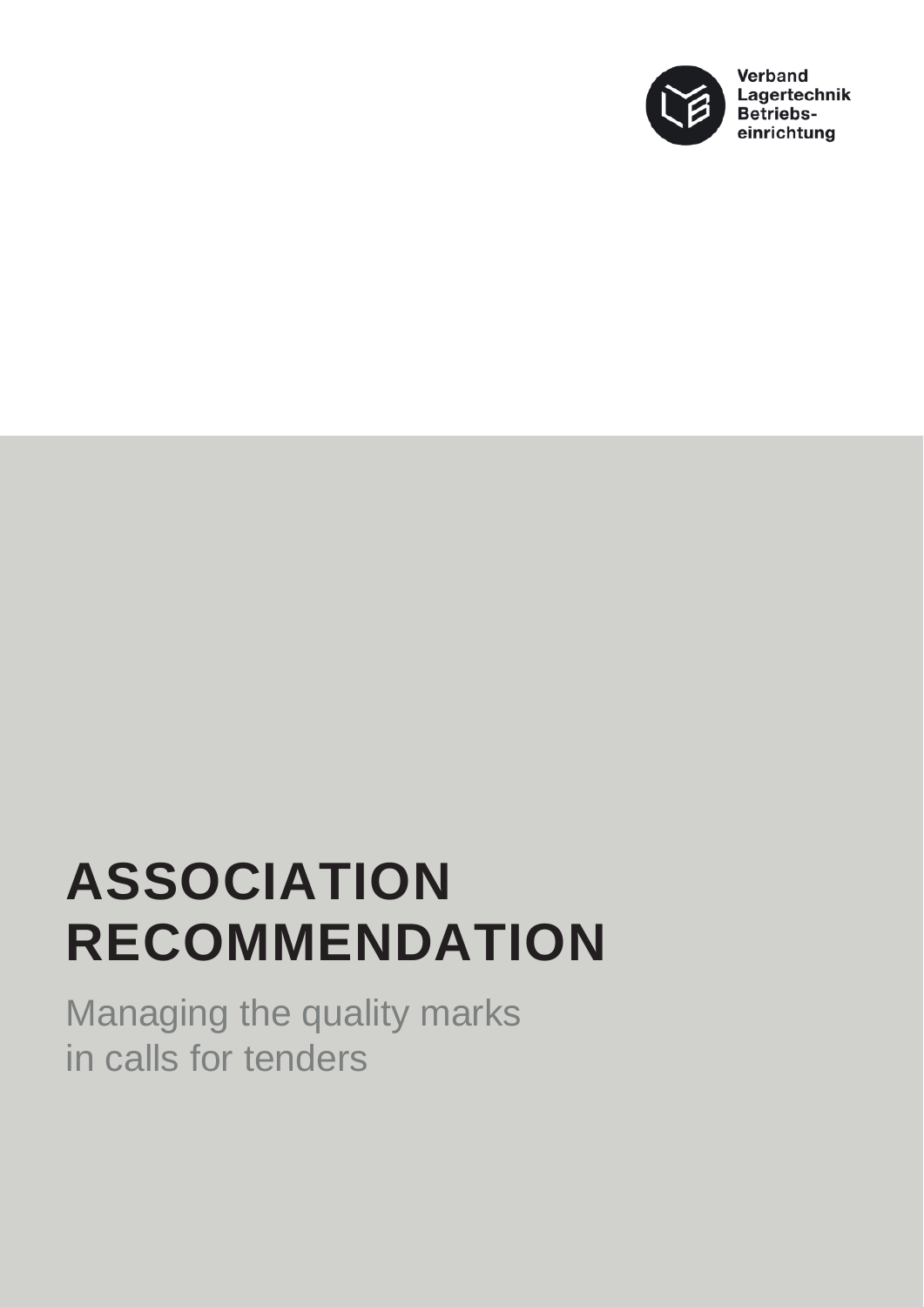

## **Association's recommendations for managing the quality marks in calls for tenders**

The proof of a quality mark is requested more and more frequently in the public tendering of storage and associated equipments. The required quality mark can fulfil two functions in the process:

- 1. Proof of eligibility of the provider
- 2. Quality mark as a technical specification.

As the Verband für Lagertechnik und Betriebseinrichtungen e. V. we recommend dealing with advertised requirements in the following way.

1. Proof of eligibility of the provider

If the quality mark is requested as proof of eligibility of a provider, there must be a factual, legitimate reason for this, which is limited to the advertised service as well as the fundamental features of the required eligibility criteria (expertise, capability and reliability). This legitimate reason must be documented in the tender file. At the same time, it is necessary to disclose in the tender documents as to which eligibility features should be subjected to a special examination.

*"Bidders must prove the necessary eligibility (expertise, capability and reliability) before the award of contract. The requirements of section 3.2 of the Quality and Test Regulations of the Gütegemeinschaft Lager- und Betriebseinrichtungen e.V. (Quality Assurance Association for Storage and Associated Equipment e.V.), RAL-RG 614 must be met as an evidence of the required expertise.*

*The evidence is considered to be produced if the bidder proves the fulfilment of requirements and the quality assurance of the company according to RAL-RG 614 with the possession of corresponding RAL quality mark or an equivalent quality mark of an equivalent certification authority. Alternatively, the evidence is considered as produced if the bidder proves the qualification of the company, upon demand by the awarding authority, by a test report of a certification authority in accordance with the Quality and Test Regulations section 6.1 RAL-RG 614 "Initial Test" and presents an undertaking at the time of bidding, according to which the bidder enters into a contract for quality monitoring as per section 6.3 of the Quality and Test Regulations RAL-RG 614 with the Gütegemeinschaft Lager- und Betriebseinrichtungen e.V. or an equivalent certification authority for the duration of the commissioned service in case of order (external monitoring) and executes the associated self-monitoring as per section 6.2 of the Quality and Test Regulations RAL-RG 614.*

*The test report for initial test, the contract for external monitoring and the self-monitoring can be restricted to section 3.2 of Quality and Test Regulations RAL-RG 614/1."*

2. Quality mark as technical specification

The quality mark in the announcement for bids of a public-sector customer can also be referred as technical specification. We recommend the following as a way of handling these requirements:

*"The requirements of the Quality and Test Regulations RAL-RG 614 must be met. The relevant evidence is considered to be produced if the bidder proves the fulfilment of requirements and the quality assurance according to RAL-RG 614 with the possession of corresponding RAL quality mark or an equivalent quality mark of an equivalent certification authority.*

*The evidence can alternatively be produced by other appropriate proofs such as test reports of recognised authorities (Test and Calibration Laboratories subject to the calibration law, inspection and certification authorities, who comply with the applicable European norms)."*